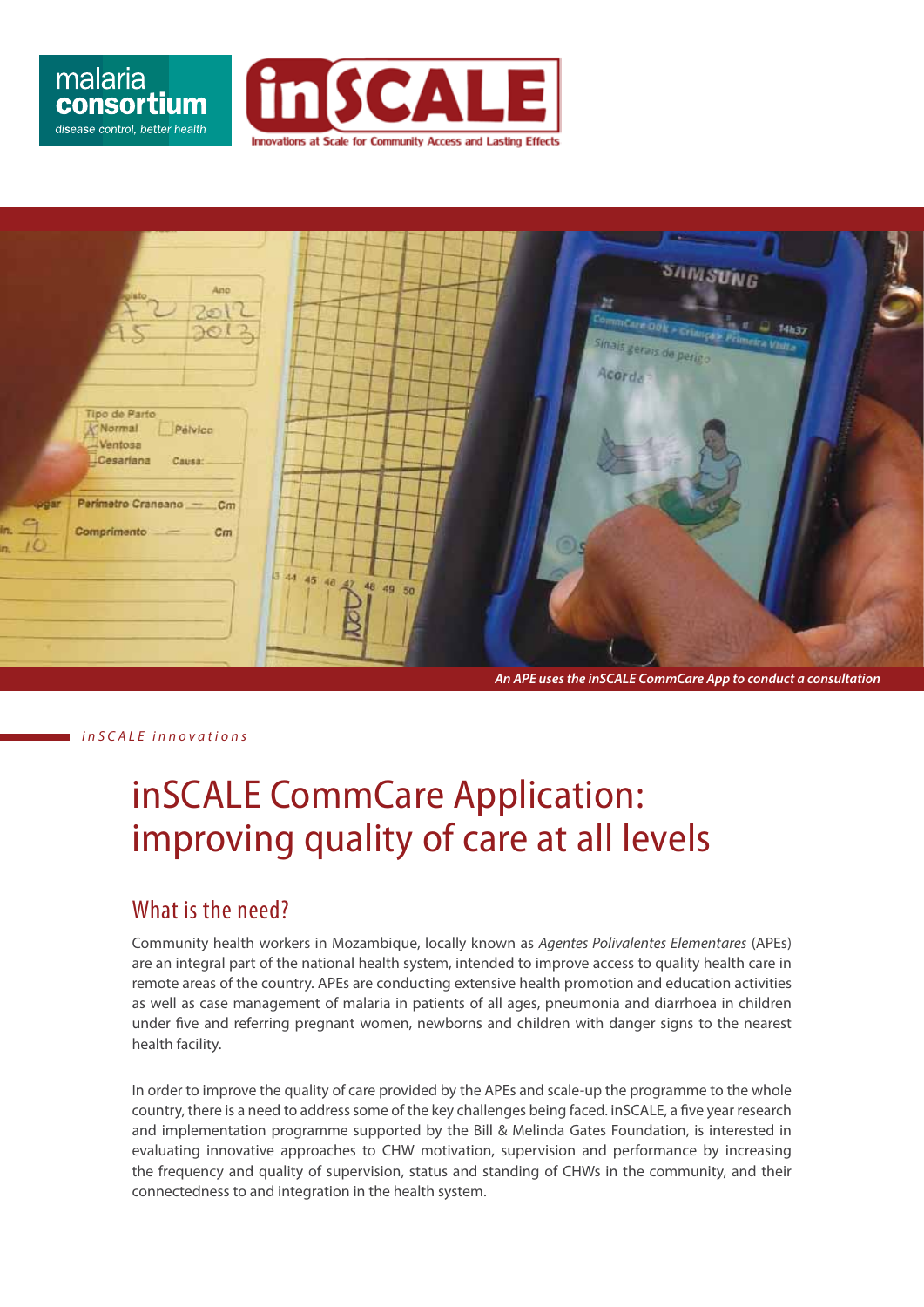## How are the challenges being addressed?

As part of inSCALE, Malaria Consortium and Dimagi developed the inSCALE CommCare application to be used by APEs and their supervisors to improve APE motivation, performance and retention, and ultimately increasing appropriate treatment of sick children (Figure 1). The application is being evaluated in a randomised control trial in Inhambane province.

#### Figure 1. Theoretical framework of the inSCALE CommCare application



## How is the inSCALE CommCare App being used?

Primarily, the inSCALE CommCare App is intended to improve the motivation of the APEs and strengthen their skills in order for them to provide a high quality of care. This is being achieved in part through the provision of tools for improved diagnosis and treatment of malaria, pneumonia and diarrhoea in children under five. The software has been tailor made for the APEs (based on their already existing job aids) and walks them through the consultation steps to make sure that no symptom or sign is missed, while providing treatment guidance when all steps are complete. Images and audio have been included in the software to refresh the skills in illness identification and treatment. The App is also being used to identify danger signs in newborns and pregnant women as well as guiding malaria treatment in adults. In addition, a respiratory timer to diagnose symptoms of pneumonia has been built in to the software to facilitate one of the most commonly challenging aspects of the APE's work and to support the APEs to provide a high quality service.

The individual patient data is stored on the phone and sent to a server providing real-time information on every individual case seen as well as other epidemiological indicators. These are made available on a database to the Nucleo de Estatistica Provincial and Distrital (NEP and NED - Provincial and District statisticians). Health facility and district level supervisors receive weekly and monthly email reports with aggregated data, APE performance and actionable recommendations on areas needing supervision or follow-up. In addition, the supervisor App is providing support to the supervisors allowing them to more effectively and efficiently track and address issues around APE performance using specially developed competency checklists. Medicine stock data from APE reports is made available to the Health Facility supervisors and is playing an important part addressing commodity gaps through access to continuous and accurate data on medicine use by the APEs.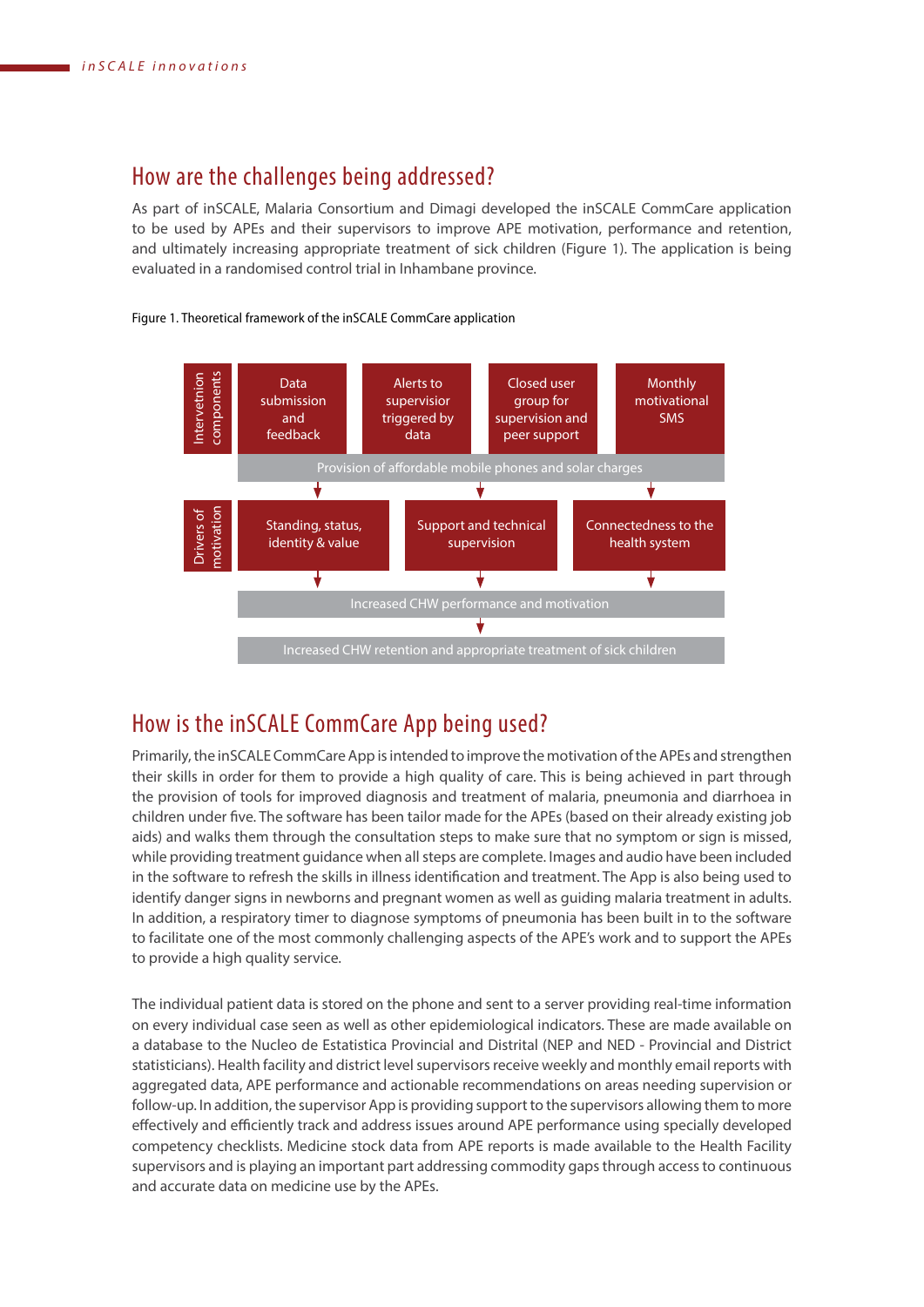# How else can the inSCALE CommCare App be used?

The inSCALE CommCare App has potential to be tailored and adapted for wider health system strengthening, expanding on existing features and adding more elements to improve health care through community based delivery systems as well as the information sharing between the different health facility levels.

### **Comprehensive and integrated case management at community level**

The current App focuses primarily on case management of sick children and allows for the collection of data for newborns, sick children, adults with malaria and pregnant women. This could easily be adapted to incorporate job aids and stock management tools for other adult conditions which the APEs see in their communities in order to better represent the work they do and support them further to provide high quality care.

## **Timely and complete epidemiological reporting from health facilities**

The data collected at health facility level through the use of the App is invaluable, and could provide regular information on the types of cases being seen, disease patterns, as well as community level medicine consumption. This could be used for improved forecasting and redistribution of supplies as well as increased focus on high burden conditions allowing for targeted funding and improved access to medicines in these cases. The supervisor App could also integrate a new Social Autopsy tool which has been developed in order to increase the understanding of the causes of, and contribution to deaths happening in the community.